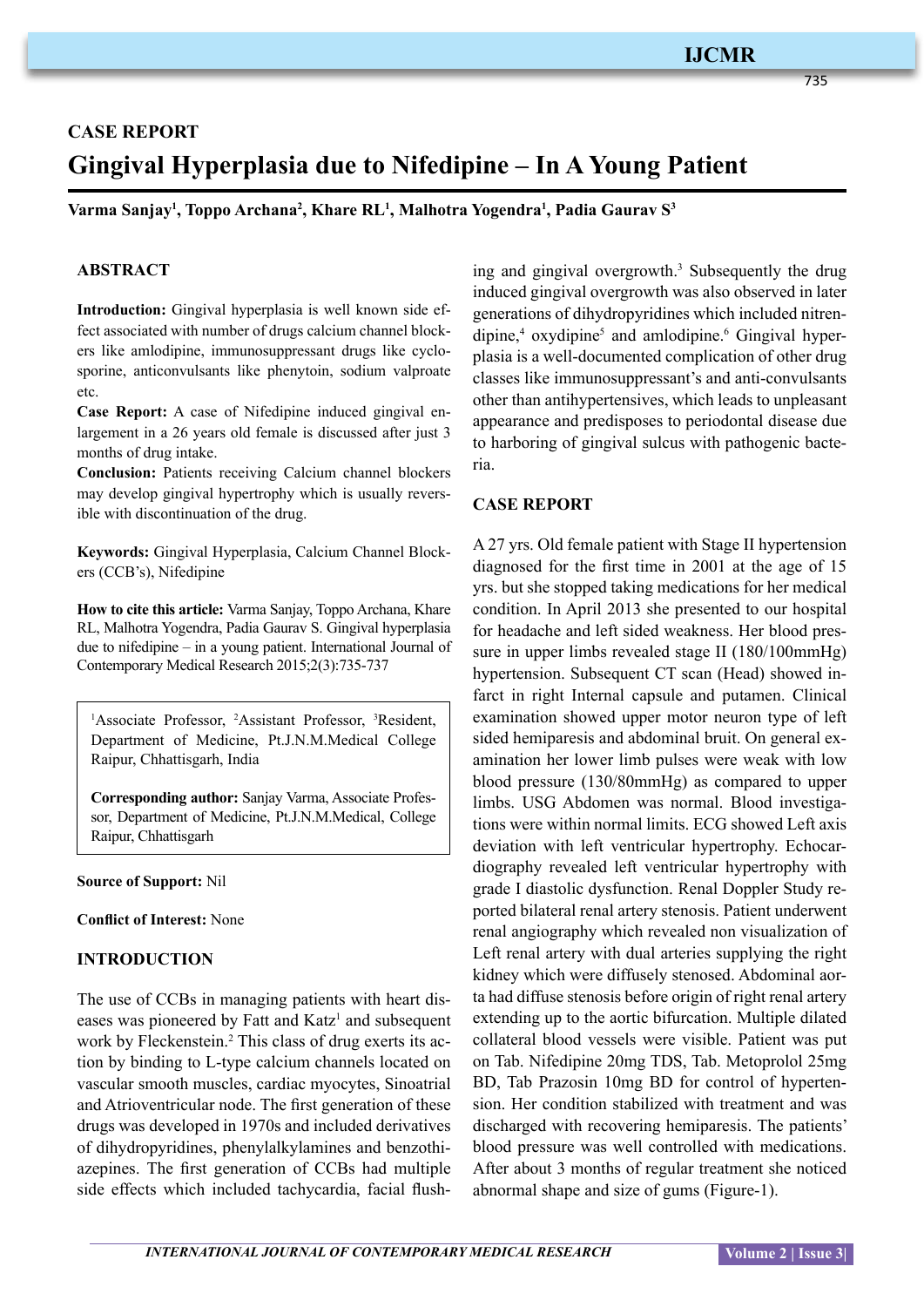

**Figure-1:** Showing Gingival Hyperplasia

She noticed that the gingival hyperplasia was gradually progressive and was associated with pain and gum bleeding. On examination there was generalized and firm overgrowth of gingiva throughout maxillary and mandibular alveolar ridges.

Histo-pathological examination of lobulated gums revealed hyperplastic gingival epithelium with underlying fibro- cellular connective tissue and features of dense chronic inflammation (Figure-2).



**Figure-2:** Showing Hyperplastic gingival epithelium with fibrocellular connective tissue and features of dense chronic inflammation

A diagnosis of drug induced gingival hyperplasia secondary to antihypertensive medication due to nifedipine was considered. Accordingly her antihypertensive medications were changed to Metoprolol 25mg BD, Prazosin 10mg BD and Methyldopa 250 mg TDS.

## **DISCUSSION**

Several possible pathways and mechanisms have been

proposed as a cause of gingival enlargement but the pathogenesis is still not well understood. Some causes are considered in the etiopathology of this condition which includes matrix metalloproteinases, inflammatory cytokines and fibroblasts. Risk factors which contribute to this condition include dental plaques, poor oral hygiene, age, gender and dose of the medication. Some studies have also shown that patients having these gingival lesions have a genetic predisposition and a high frequency of HLA antigens and genetic markers like HLA-DR2 and cytochrome P-450.<sup>7</sup> On the other hand presence of genetic markers like HLA-B37 and HLA-DR1 provide some protection against gingival overgrowth.

The gingival enlargement can be localized or generalized and ranges from mild increase of interproximal gingival papillae to a severe enlargement of marginal and papillary tissues. In severe cases the papillae and surrounding tissues are enlarged with a lobulated appearance. The changes are more obvious in anterior teeth and facial/ buccal surfaces. Histologically the changes are due to an exaggerated connective tissue response rather than epithelial cell proliferation. There is an accumulation of extracellular matrix proteins like collagen, amorphous ground substance and glycosaminoglycans. Plasma cells and to a lesser degree lymphocytes dominate the accompanying inflammatory infiltrates.The extracellular matrix is degraded by secretion of collagenases and phagocytosis by fibroblasts. CCB's affect the calcium metabolism by reducing influx of calcium in the cell and thereby affecting folic acid uptake. This limits the production of active collagenase and leads to accumulation of excessive collagen.<sup>8</sup>

The inflammatory cytokines like IL-6 have been shown to enhance proliferation of fibroblasts and also increase glycosaminoglycan synthesis.A subset of fibroblasts related to specific human lymphocyte antigen may be more susceptible to CCBs induced gingival enlargement.4 Poor oral hygiene affects the gingival overgrowth by affecting the oral bacterial biofilm.Age is not considered as a risk factor as mostly the drug is used in middle aged individuals.

Gender may play a role in drug induced gingival overgrowth as males are found to be more susceptible.10 Nifedipine affects androgen metabolism and increases conversion of testosterone to 5a-dihydrotestosterone. This active metabolite increases collagen synthesis and also decreases its degradation.10

Several case reports have implicated Nifedipine in gingival enlargement as it is more lipophilic and penetrates the cell membrane more quickly thereby playing a ma